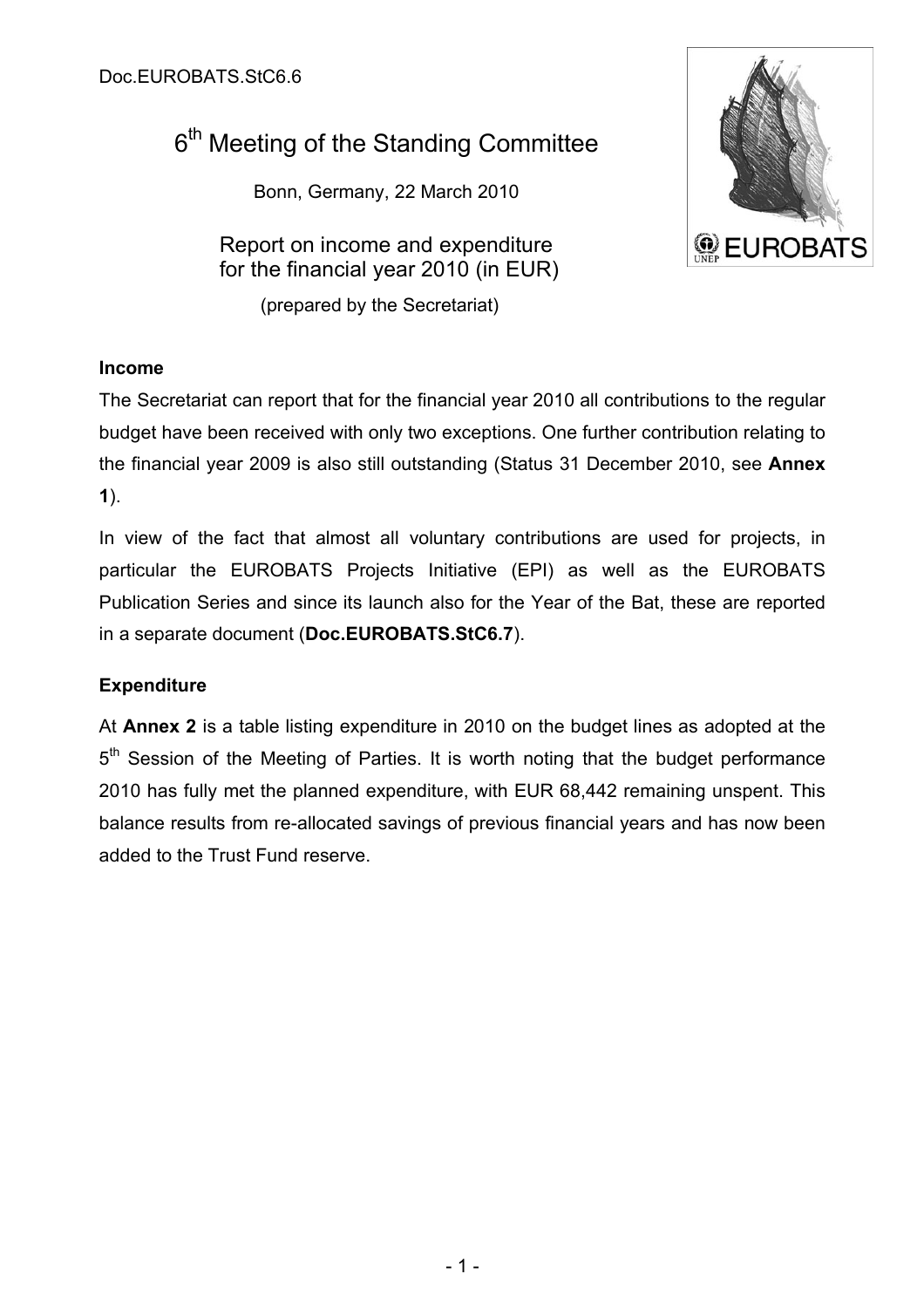#### **TRUST FUND FOR THE AGREEMENT ON THE CONSERVATION OF POPULATIONS OF EUROPEAN BATS (BT)**

| <b>COUNTRIES</b> | Unpaid<br>Pledges for<br>2009 & Prior<br>Years<br><b>EUR</b> | Advanced<br>Payments for<br><b>Future Years</b><br><b>EUR</b> | Pledges for<br>2010<br><b>EUR</b> | Collections in<br>2010 for 2009<br>& Prior Years<br><b>EUR</b> | Collections in<br>2010 for 2010<br><b>EUR</b> | Advanced<br>Payments for<br><b>Future Years</b><br><b>EUR</b> | Unpaid<br>Pledges for<br>2009 & Prior<br>Years<br><b>EUR</b> | Unpaid<br>Pledges for<br>2010<br><b>EUR</b> | Advanced<br>Payments for<br><b>Future Years</b><br><b>EUR</b> |
|------------------|--------------------------------------------------------------|---------------------------------------------------------------|-----------------------------------|----------------------------------------------------------------|-----------------------------------------------|---------------------------------------------------------------|--------------------------------------------------------------|---------------------------------------------|---------------------------------------------------------------|
| Albania          | 0                                                            | $\mathbf 0$                                                   | 60                                |                                                                |                                               |                                                               | 0                                                            | 60                                          | 0                                                             |
| Belgium          | $\mathbf 0$                                                  | $\mathbf 0$                                                   | 12,755                            |                                                                | 12,755                                        |                                                               | $\mathbf{0}$                                                 | 0                                           | 0                                                             |
| <b>Bulgaria</b>  | 0                                                            | 0                                                             | 201                               |                                                                | 201                                           |                                                               | 0                                                            | 0                                           | 0                                                             |
| Croatia          | 0                                                            | 0                                                             | 563                               |                                                                | 563                                           |                                                               | 0                                                            | 0                                           |                                                               |
| Czech Republic   | 0                                                            | 3,038                                                         | 3,038                             |                                                                |                                               |                                                               | $\mathbf{0}$                                                 | 0                                           | 0                                                             |
| Denmark          | $\mathbf 0$                                                  | 0                                                             | 8,555                             |                                                                | 8,555                                         |                                                               | 0                                                            | 0                                           | 0                                                             |
| Estonia          | 0                                                            | 0                                                             | 179                               |                                                                | 179                                           |                                                               | $\mathbf{0}$                                                 | 0                                           | 0                                                             |
| Finland          | 0                                                            | 0                                                             | 6,505                             |                                                                | 6,505                                         |                                                               | 0                                                            | 0                                           | 0                                                             |
| France           | 0                                                            | 0                                                             | 63,177                            |                                                                | 63,177                                        |                                                               | $\mathbf{0}$                                                 | 0                                           | 0                                                             |
| Georgia          | 0                                                            | 77                                                            | 30                                |                                                                |                                               |                                                               | $\mathbf{0}$                                                 | 0                                           | 47                                                            |
| Germany, F.R.    | $\pmb{0}$                                                    | 0                                                             | 66,885                            |                                                                | 66,885                                        |                                                               | $\mathbf{0}$                                                 | 0                                           | 0                                                             |
| Hungary          | $\mathbf{0}$                                                 | 0                                                             | 2,512                             |                                                                | 2,512                                         |                                                               | $\mathbf{0}$                                                 | 0                                           | 0                                                             |
| Ireland          | 0                                                            | 0                                                             | 5,020                             |                                                                | 5,020                                         |                                                               | 0                                                            | 0                                           | 0                                                             |
| Italy            | 0                                                            | 0                                                             | 50,925                            |                                                                | 50,925                                        |                                                               | 0                                                            | 0                                           |                                                               |
| Latvia           | 0                                                            | 180                                                           | 180                               |                                                                |                                               |                                                               | $\mathbf{0}$                                                 | 0                                           | 0                                                             |
| Lithuania        | $\mathbf 0$                                                  | 0                                                             | 311                               |                                                                | 311                                           |                                                               | $\pmb{0}$                                                    | 0                                           | 0                                                             |
| Luxembourg       | 0                                                            | 0                                                             | 972                               |                                                                | 972                                           |                                                               | $\mathbf{0}$                                                 | 0                                           | 0                                                             |
| FYR Macedonia    | 0                                                            | 0                                                             | 59                                |                                                                |                                               |                                                               | 0                                                            | 59                                          | 0                                                             |
| Malta            | $\mathbf 0$                                                  | 0                                                             | 170                               |                                                                | 170                                           |                                                               | $\mathbf{0}$                                                 | 0                                           | 0                                                             |
| Moldova          | 0                                                            | $\overline{0}$                                                | 23                                |                                                                | 23                                            |                                                               | $\mathbf{0}$                                                 | 0                                           | 0                                                             |
| Monaco           | $\pmb{0}$                                                    | 0                                                             | 30                                |                                                                | $30\,$                                        |                                                               | $\pmb{0}$                                                    | 0                                           | 0                                                             |
| Netherlands      | 0                                                            | 0                                                             | 21,477                            |                                                                | 21,477                                        |                                                               | $\mathbf{0}$                                                 | 0                                           | 0                                                             |
| Norway           | 0                                                            | 0                                                             | 8,924                             |                                                                | 8,924                                         |                                                               | 0                                                            | 0                                           | 0                                                             |
| Poland           | $\mathbf{0}$                                                 | 0                                                             | 5,023                             |                                                                | 5,023                                         |                                                               | $\mathbf{0}$                                                 | 0                                           | 0                                                             |
| Portugal         | 5,557                                                        | $\mathbf 0$                                                   | 6,034                             |                                                                | 6,034                                         |                                                               | 5,557                                                        | 0                                           | 0                                                             |
| Romania          | 0                                                            | $\overline{0}$                                                | 797                               |                                                                | 797                                           |                                                               | 0                                                            | 0                                           | 0                                                             |
| San Marino       | 0                                                            | $\mathbf 0$                                                   | 30                                |                                                                | 30                                            |                                                               | $\pmb{0}$                                                    | 0                                           | 0                                                             |
| Slovak Republic  | 0                                                            | 632                                                           | 632                               |                                                                |                                               |                                                               | 0                                                            | 0                                           | 0                                                             |
| Slovenia         | 0                                                            | 1,094                                                         | 1,094                             |                                                                |                                               |                                                               | $\pmb{0}$                                                    | 0                                           | 0                                                             |
| Sweden           | 0                                                            | $\overline{0}$                                                | 12,330                            |                                                                | 12,330                                        |                                                               | $\pmb{0}$                                                    | 0                                           | 0                                                             |
| Ukraine          | $\pmb{0}$                                                    | $\overline{0}$                                                | 660                               |                                                                | 660                                           |                                                               | $\pmb{0}$                                                    | 0                                           | $\pmb{0}$                                                     |
| United Kingdom   | 0                                                            | 0                                                             | 66,597                            |                                                                | 66,597                                        |                                                               | $\mathbf{0}$                                                 | 0                                           | 0                                                             |
| <b>Total</b>     | 5,557                                                        | 5,021                                                         | 345,748                           | 0                                                              | 340,655                                       | 0                                                             | 5,557                                                        | 119                                         | 47                                                            |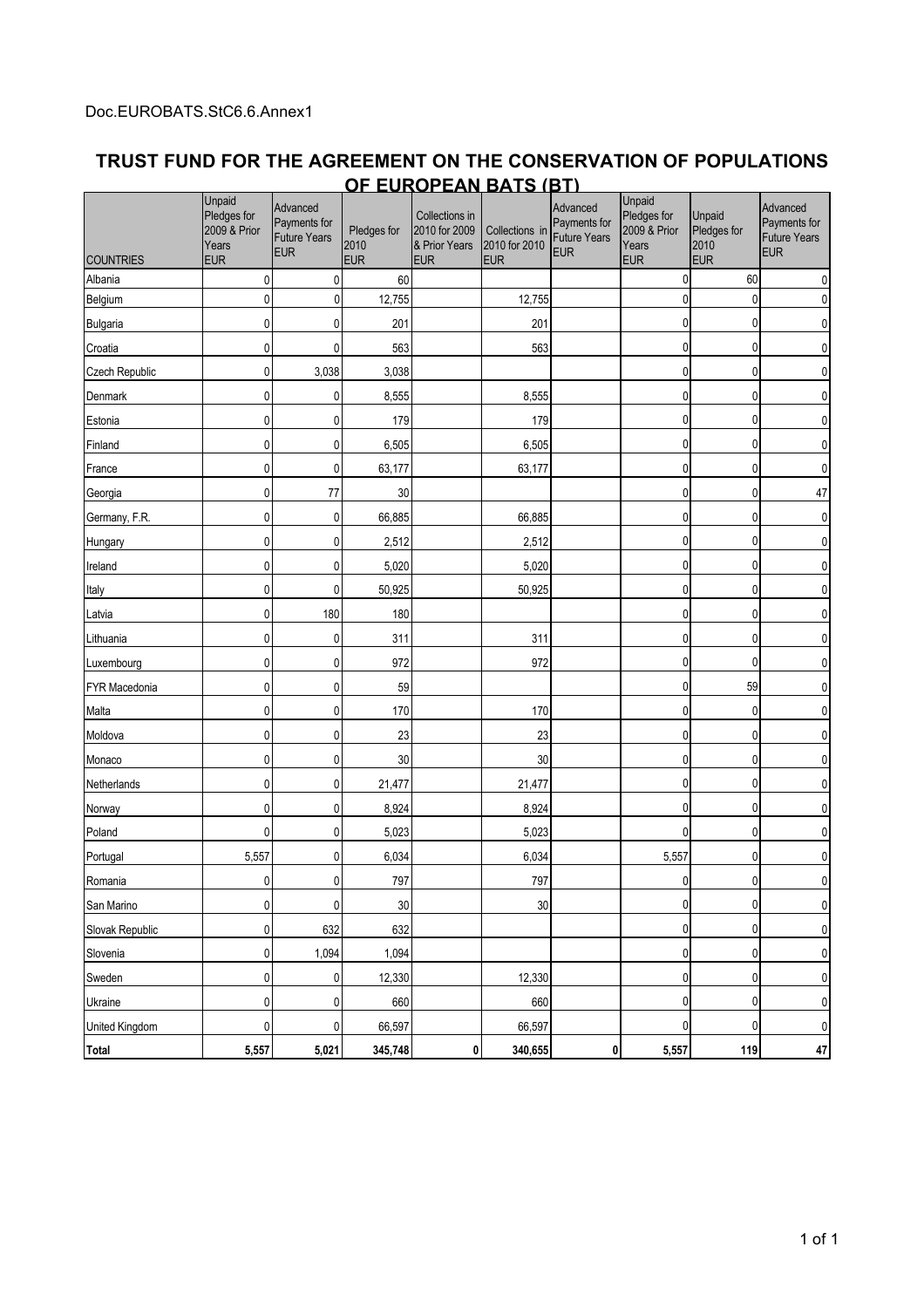## Doc.EUROBATS.StC6.6.Annex2

### **Report on expenditure for 2010 (in EUR)**

| <b>Budget line</b>            |                                                                    | <b>EUROBATS Trust Fund (BTL) 2010</b> |                    |                   | <b>Voluntary Contributions (QFL) 2010</b> |                  |                       |           |
|-------------------------------|--------------------------------------------------------------------|---------------------------------------|--------------------|-------------------|-------------------------------------------|------------------|-----------------------|-----------|
|                               |                                                                    | as appr. MoP                          | as revised         | expenditure       | remaining                                 |                  | allocated expenditure | remaining |
|                               | <b>10 PERSONNEL COMPONENT</b>                                      |                                       |                    |                   |                                           |                  |                       |           |
|                               | 1100 Professional Staff                                            |                                       |                    |                   |                                           |                  |                       |           |
|                               | 1101 Executive Secretary (P4)*                                     | 137,100                               | 119,528            | 121,241           | $-1,713$                                  |                  |                       |           |
|                               | 1199 Sub-total                                                     | 137,100                               | 119,528            | 121,241           | $-1,713$                                  |                  |                       |           |
|                               | 1200 Consultants and Translators                                   |                                       |                    |                   |                                           |                  |                       |           |
|                               | 1220 Consultancies                                                 | 1,500<br>1,500                        | 12,124<br>12,124   | 11,300<br>11,300  | 824<br>824                                |                  |                       |           |
|                               | 1299 Sub-total                                                     |                                       |                    |                   |                                           |                  |                       |           |
|                               | 1300 Administrative Support<br>1301 Administrative Assistant (G5)* | 33,000                                | 26,160             | 23,877            | 2.283                                     |                  |                       |           |
|                               | 1302 Administrative Assistant (G5)*                                | 33,000                                | 26,160             | 22,184            | 3,976                                     |                  |                       |           |
|                               | 1303 Secretary (G4)                                                | 30,850                                | 31,550             | 23,618            | 7,932                                     |                  |                       |           |
|                               | 1399 Sub-total                                                     | 96,850                                | 83,870             | 69,679            | 14,191                                    |                  |                       |           |
|                               | 1600 Travel on official business                                   |                                       |                    |                   |                                           |                  |                       |           |
|                               | 1601 Secretariat Staff                                             | 14,000                                | 18,059             | 16,800            | 1,259                                     |                  |                       |           |
|                               | 1602 Experts on mission **                                         | 2,000                                 | 14,175             | 13,178            | 998                                       | 5,839            | 5,500                 | 339       |
|                               | 1699 Sub-total                                                     | 16,000                                | 32,234             | 29,977            | 2,257                                     |                  |                       |           |
|                               | 1999 Component total                                               | 251,450                               | 247,756            | 232,197           | 15,559                                    | 5,839            | 5,500                 | 339       |
|                               | <b>20 SUBCONTRACTS</b>                                             |                                       |                    |                   |                                           |                  |                       |           |
|                               | 2201                                                               |                                       |                    |                   |                                           |                  |                       |           |
|                               | 2202                                                               |                                       |                    |                   |                                           |                  |                       |           |
|                               | 2203 Bat Conservation Projects ***                                 |                                       |                    |                   |                                           | 38,759           | 35,513                | 3,245     |
|                               | 2999 Component total                                               |                                       |                    |                   |                                           | 38,759           | 35,513                | 3,245     |
|                               | <b>30 MEETINGS</b>                                                 |                                       |                    |                   |                                           |                  |                       |           |
|                               | 3301 Mtg. of Parties                                               | 20,000                                | 50,822             | 33,318            | 17,504                                    | 12,332           | 12,411                | $-79$     |
|                               | 3302 Standing Committee Meeting                                    | $\overline{0}$                        | $\Omega$           | 0                 | $\Omega$                                  |                  |                       |           |
|                               | 3303 Advisory Committee Meeting                                    | 12,000                                | 25,704             | 27,150            | $-1,446$                                  | 2,961            | 2,879                 | 81        |
|                               | 3999 Component total                                               | 32,000                                | 76,526             | 60,468            | 16,058                                    | 15,293           | 15,290                | 2         |
|                               | <b>40 EQUIPMENT AND PREMISES</b>                                   |                                       |                    |                   |                                           |                  |                       |           |
|                               | 4100 Expendable Equipment                                          |                                       |                    |                   |                                           |                  |                       |           |
|                               | 4101 Misc. office Supplies                                         | 2,000                                 | 2,000              | 1,022             | 978                                       |                  |                       |           |
|                               | 4199 Sub-total                                                     | 2,000                                 | 2,000              | 1,022             | 978                                       |                  |                       |           |
|                               | 4200 Non-Expendable equipment                                      |                                       |                    |                   |                                           |                  |                       |           |
|                               | 4201 Office Equipment                                              | 2,000                                 | 2,000              | 1,579             | 422                                       |                  |                       |           |
|                               | 4299<br>Sub-total                                                  | 2,000                                 | 2,000              | 1,579             | 422                                       |                  |                       |           |
|                               | 4300 Premises                                                      |                                       |                    |                   |                                           |                  |                       |           |
|                               | 4302 IT services                                                   | $\mathbf 0$                           | 17,786             | 11,980            | 5,806                                     |                  |                       |           |
|                               | 4199 Sub-total                                                     | 0                                     | 17,786             | 11,980            | 5,806                                     |                  |                       |           |
|                               | 4999 Component total                                               | 4,000                                 | 21,786             | 14,581            | 7,205                                     |                  |                       |           |
| <b>50 MISCELLANEOUS COSTS</b> |                                                                    |                                       |                    |                   |                                           |                  |                       |           |
|                               | 5100 Operations and Maintenance                                    |                                       |                    |                   |                                           |                  |                       |           |
|                               | 5101 Oper./ Maint. computers                                       | 500                                   | 500                | $\mathbf 0$       | 500                                       |                  |                       |           |
|                               | 5102 Oper. /Maint. Photocopier/fax                                 | 900                                   | 900                | 222               | 678                                       |                  |                       |           |
|                               | 5199 Sub-total                                                     | 1,400                                 | 1,400              | 222               | 1,178                                     |                  |                       |           |
|                               | 5200 Reporting Costs                                               |                                       |                    |                   |                                           |                  |                       |           |
|                               | 5201 Information material ****<br>5202 Reference material          | $\overline{0}$<br>0                   | 52,760<br>$\Omega$ | 27,123.93<br>0    | 25,636<br>$\Omega$                        | 22,576<br>212    | 11,564<br>209         | 11,012    |
|                               | 5299 Sub-total                                                     | 0                                     | 52,760             | 27,124            | 25,636                                    | 22,787           | 11,773                | 11,014    |
|                               | 5300 Sundry                                                        |                                       |                    |                   |                                           |                  |                       |           |
|                               | 5301 Telephone & Fax                                               | 2,000                                 | 2,000              | 359               | 1,641                                     |                  |                       |           |
|                               | 5302 Postage & miscellaneous                                       | 2,000                                 | 2,000              | 2,534             | $-534$                                    |                  |                       |           |
|                               | 5303 Bank charges                                                  | 400                                   | 400                | 0                 | 400                                       |                  |                       |           |
|                               | 5399 Sub-total                                                     | 4,400                                 | 4,400              | 2,893             | 1,507                                     |                  |                       |           |
|                               | 5400 Hospitality                                                   |                                       |                    |                   |                                           |                  |                       |           |
|                               | 5401 Hospitality                                                   | 400                                   | 400                | 68                | 332                                       |                  |                       |           |
|                               | 5499 Sub-total                                                     | 400                                   | 400                | 68                | 332                                       |                  |                       |           |
|                               | 5500 Other                                                         |                                       |                    |                   |                                           |                  |                       |           |
|                               | 5501 Contingency *****                                             | 10,023                                | 855                | $-112$            | 967                                       |                  |                       |           |
|                               | 5499 Sub-total<br>5999 Component total                             | 10,023<br>16,223                      | 855<br>59,815      | $-112$<br>30,195  | 967<br>29,620                             | 22,787           | 11,773                | 11,014    |
|                               |                                                                    |                                       |                    |                   |                                           |                  |                       |           |
|                               | Total                                                              | 303,673                               | 405,883            | 337,441           | 68,442                                    | 82,678           | 68,076                | 14,601    |
|                               | <b>Programme Support Costs (13%)</b><br><b>GRAND TOTAL</b>         | 39,477<br>343,150                     | 52,765<br>458,648  | 43,867<br>381,308 |                                           | 10,748<br>93,426 | 8,850<br>76,926       |           |
|                               |                                                                    |                                       |                    |                   |                                           |                  |                       |           |